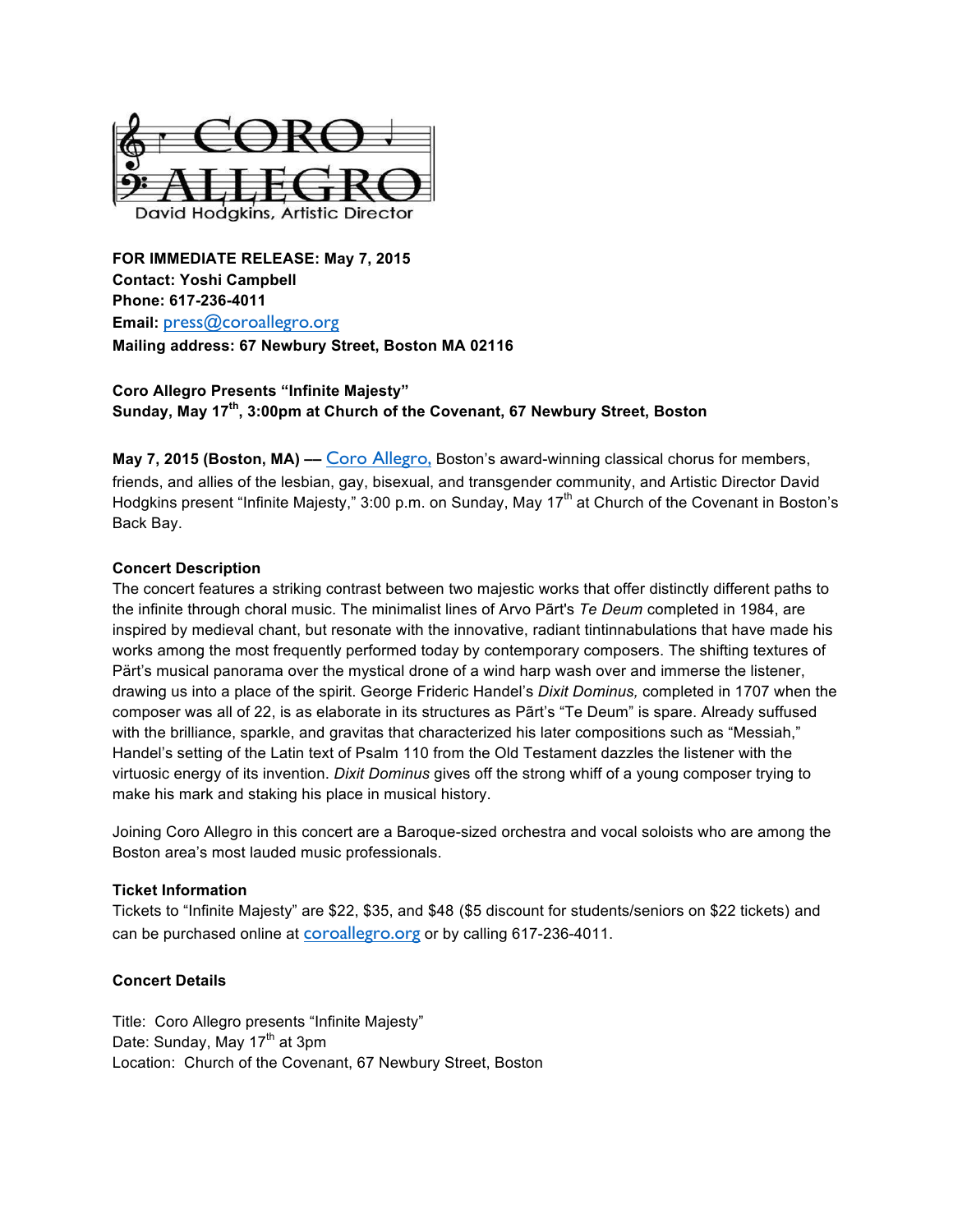Repertoire: Arvo Pärt: *Te Deum* (1984) George Frideric Handel**:** *Dixit Dominus* (1707)

Featuring: **Sonja Tengblad**, soprano **Barbara Kilduff**, soprano **Clare McNamara**, alto **Omar Najmi**, tenor **Bill Donelan**, bass

# **Artist Profiles:**

# **David Hodgkins, Artistic Director**

Artistic Director David Hodgkins has delighted audiences in the greater Boston area for over 20 years with "creative programs, sung with enthusiasm and tonal beauty" (Ed Tapper, Bay Windows). Mr. Hodgkins is the Artistic Director of Coro Allegro in Boston, which Boston Globe critic Michael Manning deemed "one of Boston's most accomplished choruses," Artistic Director of The New England Classical Singers in Andover, Director of Music at The Commonwealth School in Boston, advanced conducting instructor at the Kodály Music Institute, and serves on the advisory boards of The Boston City Singers and the UMass/Amherst Music Department.

Mr. Hodgkins has performed with Coro Allegro at the ACDA and GALA music festivals, served as guest conductor with Chorus Pro Musica, Masterworks Chorale, and Emmanuel Music, and has made numerous festival appearances as guest conductor and clinician. His ensembles have collaborated with the Boston Celebrity Series, Boston Cecilia, Handel and Haydn Society, Pro Arte Chamber Orchestra, The New England String Ensemble, and the Boston Landmarks Orchestra.

Mr. Hodgkins has conducted numerous world and Boston premiere performances of works ranging from Marianne Martinez to Arvo Pärt. Mr. Hodgkins with Coro Allegro received the 2012 Chorus America Alice Parker/ASCAP Award for their collaborative premiere performance of Kareem Roustom's oratorio *Son of Man*, with The United Parish Church of Brookline and Music Director Susan DeSelms, a work commissioned by United Parish. That same year, Mr. Hodgkins with Coro Allegro released the critically acclaimed CDs *Awakenings* and *In Paradisum* on the Navona label, which feature contemporary composers Robert Stern, Ronald Perera, and Patricia Van Ness and soloists Sanford Sylvan and Ruth Cunningham.

Mr. Hodgkins has been featured in *Choral Director Magazine*, *The Voice of Chorus America*, *UMass Amherst Magazine*, and *Haverhill Life*. He has served as producer for three award-winning CDs by La Donna Musicale, Laury Gutiérrez, Artistic Director, *In the Style of…* for Terry Everson, trumpet, and Shiela Kibbe, piano on Albany Records, and a CD of trumpet concerti for the Boston University Wind Ensemble and Terry Everson, directed by David Martins.

David Hodgkins received his Bachelor of Music in voice, piano, and harpsichord from UMass/Amherst, a Masters in Choral Conducting from Temple University, and fellowships in choral and orchestral conducting at the Aspen and Sandpoint music festivals. His mentors include Wayne Abercrombie, Fiora Contino, Alan Harler, James Roth, Gunther Schuller, and Paul Vermel. Mr. Hodgkins has served on the faculties of the New England Conservatory, UMass/Amherst, Temple University, and Clark University.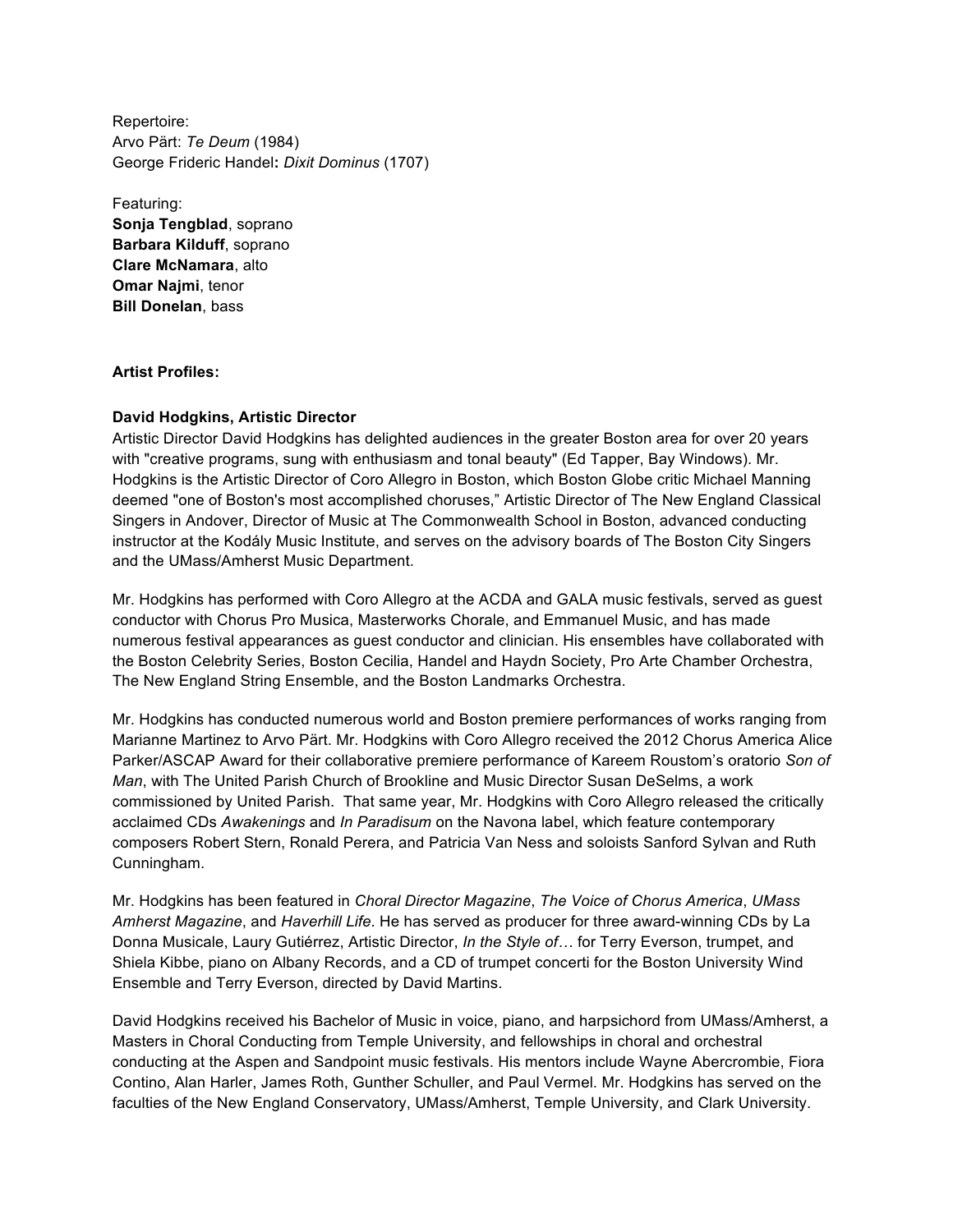# **Sonja Tengblad, soprano**

Commended by the Boston Globe for her "crystalline tone and graceful musicality," Tengblad is a versatile performer with credits spanning the Renaissance era through the most current composers of our time. Recent highlights include Monteverdi's *Il ritorno d'Ulisse in patria* with Boston Baroque (as La Fortuna and Giunone) and Handel's *Acis and Galatea* with the Blue Hill Bach Festival (Galatea). A champion of new music, Ms. Tengblad has premiered many roles and works including the Boston premiere of Kati Agocs' *Vessel* for three solo voices and chamber ensemble, and Agocs' world premiere of *The Debrecen Passion* (written for the Lorelei Ensemble) for which she was a featured soloist, both performed and recorded with the Boston Modern Orchestra Project. The 2014-2015 season will feature a collaboration with the laudable Shirish Korde ensemble (www.shirishkorde.com) on a multimedia operetta depicting the experiences of female war veterans. Ms. Tengblad performs with the Grammywinning ensemble Conspirare out of Austin, Texas, the Yale Choral Artists, and Boston's Blue Heron, Lorelei Ensemble, Handel and Haydn Society, Boston.

# **Barbara Kilduff**, **soprano**

Coloratura soprano Barbara Kilduff began her career as a national winner of the Metropolitan Opera auditions, going from there to win first prize in the famed Munich International Competition and the silver medal in the Tchaikovsky Competition in Moscow. Within a year of these competitions, Ms. Kilduff made favorable debuts with the Bavarian, Vienna and Hamburg State Operas, all in the demanding role of Zerbinetta in Richard Strauss' *Ariadne auf Naxos.* Zerbinetta was also the role of her 1987 Metropolitan Opera debut with Jessye Norman, conducted by James Levine. Ms. Kilduff has appeared often in concert with Dedham Choral Society under Jonathan Barnhart, and with Coro Allegro under David Hodgkins. Ms. Kilduff's most recent opera performance (May 2014) was in the role of Konstanza in *Escape from the Seraglio* (Mozart) with Emmanuel Music directed by Ryan Turner. Ms. Kilduff has made many recordings of both opera and oratorio, and has given recitals in artists' series across the United States. She has been a visiting faculty member at Boston University's College of Fine Arts and the New England Conservatory of Music, and is currently a faculty member at Phillips Academy in Andover.

#### **Claire McNamara, alto**

Praised for her "lushly evocative mezzo" and "attentive and precise" musicianship, Clare McNamara is a soloist and chamber musician with a passion for early and new music. Recent solo engagements include her critically-acclaimed Jordan Hall debut in Bach's *Mass in B Minor* with The Boston Cecilia; Vivaldi's *Gloria*, BWV 6, and Handel's *Messiah* with the New England Classical Singers; and Schütz's *Musikalische Exequien* with Newton Choral Society. In the recording studio, Clare most recently provided solo vocals for "On the Nature of Things," commissioned by the internationally-recognized modern dance troupe Pilobolus Dance Theatre from composers Michelle DiBucci and Ed Bilous. Clare's ensemble and chamber affiliations include Handel and Haydn Society, Lorelei Ensemble, Skylark Vocal Ensemble, Cut Circle, Apollo Master Chorale, and Vox Humana. Clare earned her Masters of Music in Early Music (Vocal Performance) from Longy School of Music of Bard College and her Bachelor of Arts in Music from Princeton University. She currently resides in Boston. (www.claremcnamara.com)

# **Omar Najmi, tenor**

Tenor Omar Najmi is a Boston native and has performed frequently throughout the area. Omar is currently an Emerging Artist with the Boston Lyric Opera, where he has appeared in *Katya Kabanova* (Vanya Kudrjasch). Omar has performed with various companies in the greater Boston area including Boston Opera Collaborative, where he was recently seen as Werther in *Les lettres de Werther*. Omar received his Bachelor's Degree from Ithaca College and his Master's Degree from Boston University, where he performed in many of the BU Opera Institute productions including *Susannah* (Little Bat) and *The Postman Always Rings Twice* (Katz). Omar has been a Young Artist with both Opera Saratoga and